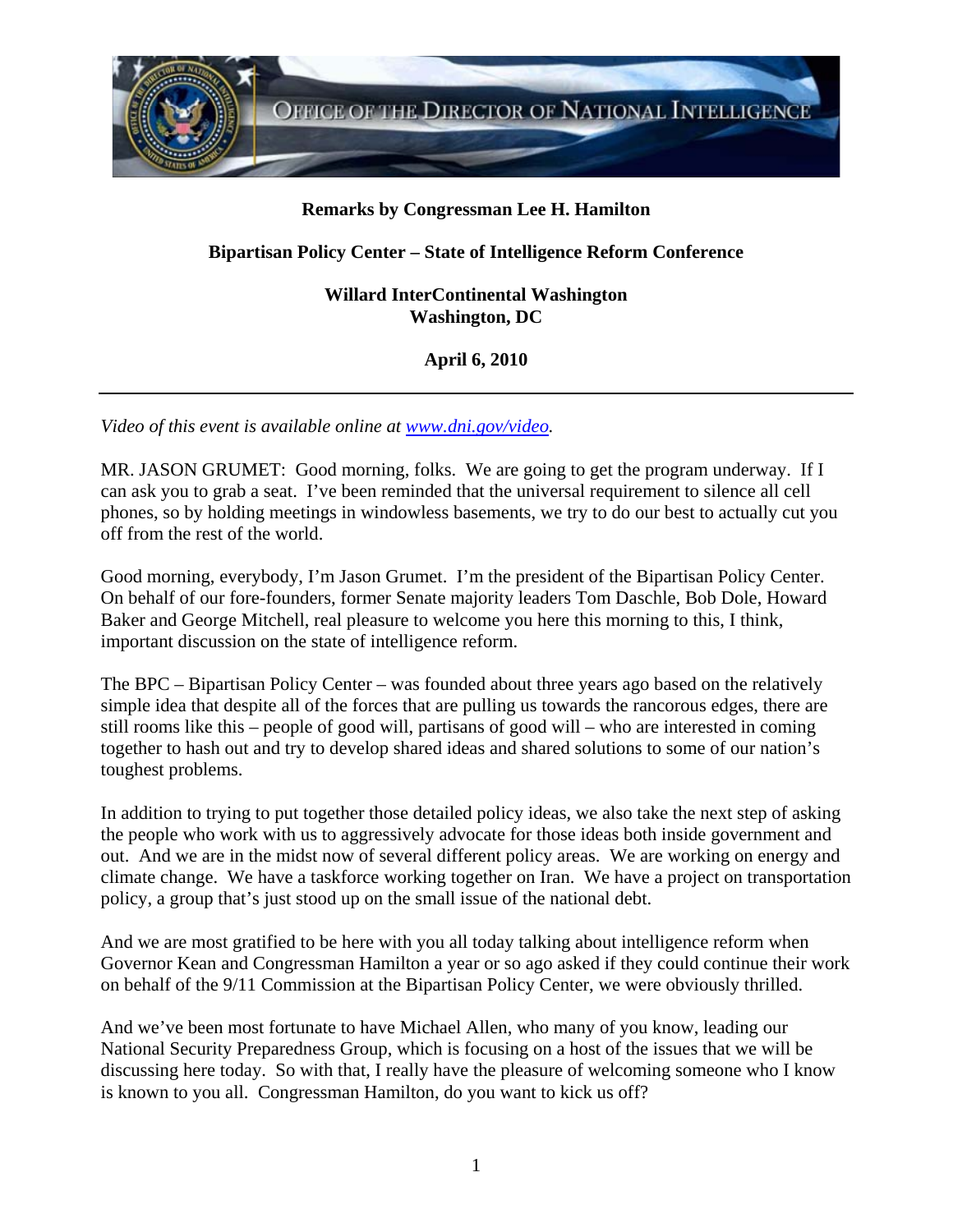CONGRESSMAN LEE H. HAMILTON: Thank you very much, Jason. Good morning to all of you. Thank you very much for coming to this state of intelligence reform conference. Tom Kean and I are delighted to have each one of you here. The remarkable turnout this morning for this conference is certainly evidence of the interest, I think, and the importance of the topic that we're going to address.

I want to thank Jason Grumet and his colleagues at the Bipartisan Policy Center. It's been an extraordinary privilege for us to work with them and they've been supportive in many, many different ways. Their whole mission is to foster an atmosphere where bipartisan cooperation can occur. And I think all of us who know this town pretty well would say that's a mighty important mission.

There's no area where this is more important than in national security. And no area in national security where it's more important than intelligence. Tom Kean and I are pleased to be associated with the Bipartisan Policy Center. Our National Security Preparedness Group is an independent group focused on helping improve the security of the nation at home and abroad. We strive to be helpful to our nation's national security policymakers and to promote a bipartisan approach to this task.

The members of that group, I'll just read their names because it's an extraordinary group of people. Two of them will be participating today: Fran Townsend and John Gannon. But it includes Ed Meese and Tom Ridge, Richard Thornburgh, Dave McCurdy, Jim Turner, Peter Bergen, Bruce Hoffman, Spence Abraham and Stephen Flynn. Together, all of us are pleased to host this conference today to discuss the status of intelligence reform.

It's now been five years since John Negroponte was sworn in as our first Director of National Intelligence. And it is thus an appropriate time to look at the record of the DNI, the NCTC and other groups. Tom and I in that 9/11 Commission report recommended, of course, the establishment of the DNI and we are supporters of it and believe its success, the office, is critical to our national security.

The purpose of this conference is to ask whether we have made progress in intelligence reform, whether we as a nation are safer because of it and what needs to be done to ensure its success. We've assembled, I think, a remarkable group of experts. I want to thank each one of them as they will be participating this morning.

Congresswoman Jane Harman, who was one of the key players on the Hill in helping write the Intelligence Reform Act. Adm. Blair will be with us a little later, the Director of National Intelligence. Adm. McConnell, former Director of National Intelligence. Gen. Mike Hayden, who served, of course, in a variety of intelligence capacities, including as the first [Principal] Deputy Director of National Intelligence and CIA director.

Fran Townsend, who in the White House helped shape President Bush's legislative proposals to create a DNI. John McLaughlin, former deputy director of the CIA. Steve Cambone, former undersecretary of defense, who handled defense intelligence matters for the secretary.